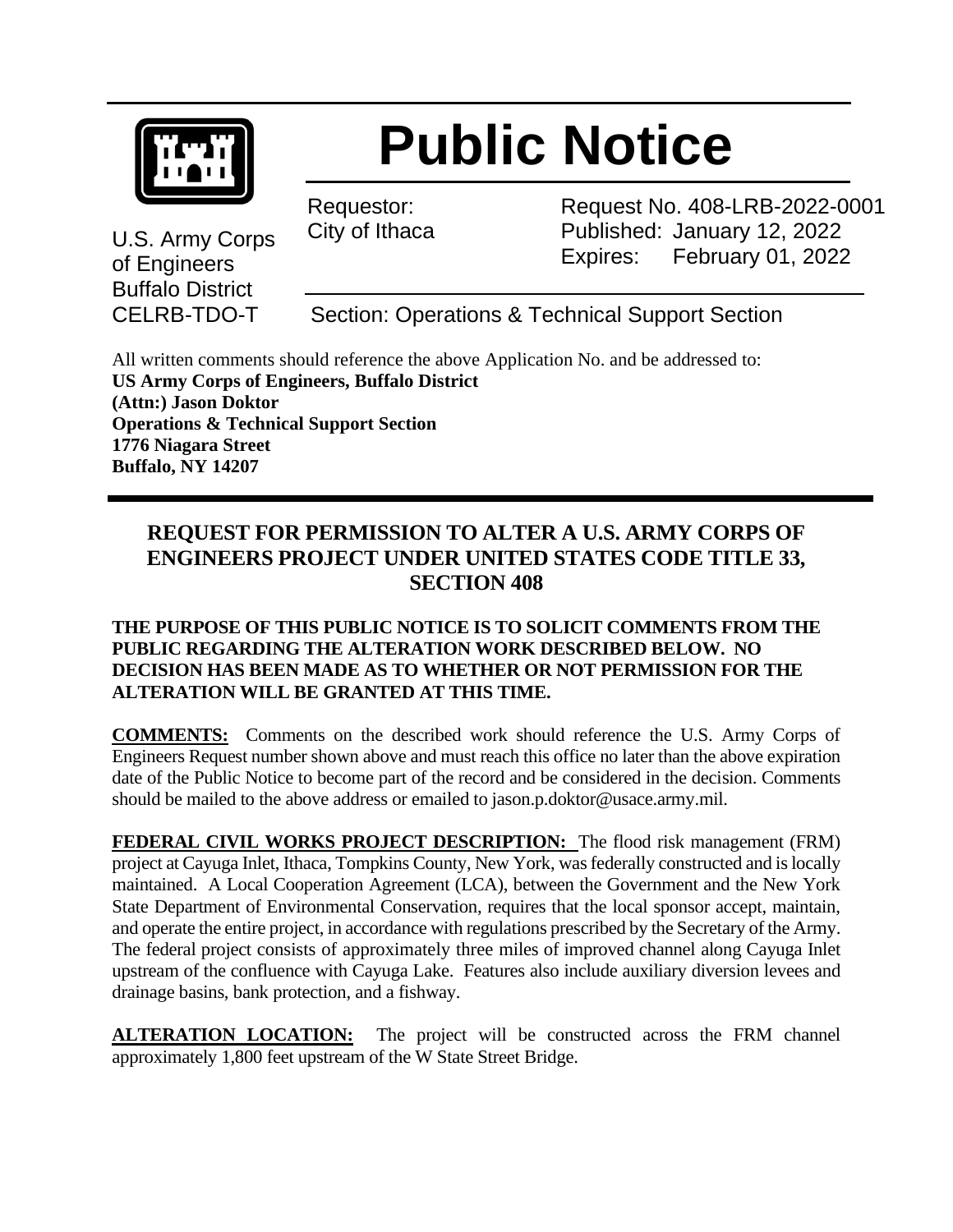**PROPOSED ACTION:** The requestor is proposing to construct a multi-use trail bridge to carry the Black Diamond Trail over the FRM channel. The proposed bridge will be oriented east to west, between Floral Avenue and Cherry Street with abutments along the channel. The structure width between the rails is 12 ft. and the low cord elevation is 390.33 NAVD88 (390.17 IGLD85). Work also includes approach trail work to connect to the existing trail and sidewalk areas along the west side of the FRM channel. This trail extends from the apartment complex and other residential properties on Floral Ave. to the intersection of NYS Rte. 79 (West State Street) and NYS Rte. 13A (Floral Ave).

**LOCATION MAPS AND DRAWINGS:** The attached map shows the approximate location of the proposed project in relation to the FRM Project.

**ADDITIONAL INFORMATION:** Additional information may be obtained by contacting Jason Doktor, ICW Program Manager, U.S. Army Corps of Engineers, at (716) 879-4385. Your inquiries may also be sent by email to [Jason.P.Doktor@usace.army.mil.](mailto:Jason.P.Doktor@usace.army.mil)

**REGULATORY AUTHORITY:** The Corps Buffalo District Regulatory Section is currently reviewing the proposed project under the Nationwide Permit Program.

**EVALUATION:** The decision whether to grant the requested permission for the project alteration under Section 408 will be based on several factors. That decision will reflect the national concern for both protection and utilization for important resources. The benefit which reasonably may be expected to accrue from the proposal must be balanced against its reasonably foreseeable detriments. Review of the requests for alteration will be reviewed by a U.S. Army Corps of Engineers technical review team considering the following factors:

- 1. Impair the Usefulness of the Project Determination. The review team will determine if the proposed alteration would limit the ability of the project to function as authorized, or would compromise or change any authorized project conditions, purposes or outputs. The decision whether to approve a request for alteration would be based on a determination of no impairments.
- 2. Injurious to the Public Interest Determination. Proposed alterations will be reviewed to determine the probable impacts, including cumulative impacts, on the public interest. Evaluation of the probable impacts that the proposed alteration to the U.S. Army Corps of Engineers project may have on the public interest requires a careful weighing of all those factors that are relevant in each particular case. Factors that may be relevant to the public interest depend upon the types of USACE project being altered and may include, but are not limited to, such things as conservation, economic development, historic properties, cultural resources, environmental impacts, water supply, water quality, flood hazards, floodplains, residual risk, induced damages, navigation, shore erosion and accretion, and recreation. The decision whether to approve an alteration will be determined by the consideration of whether benefits are commensurate with risks. If the potential detriments are found to outweigh the potential benefits, then it may be determined that the proposed alteration is injurious to the public interest.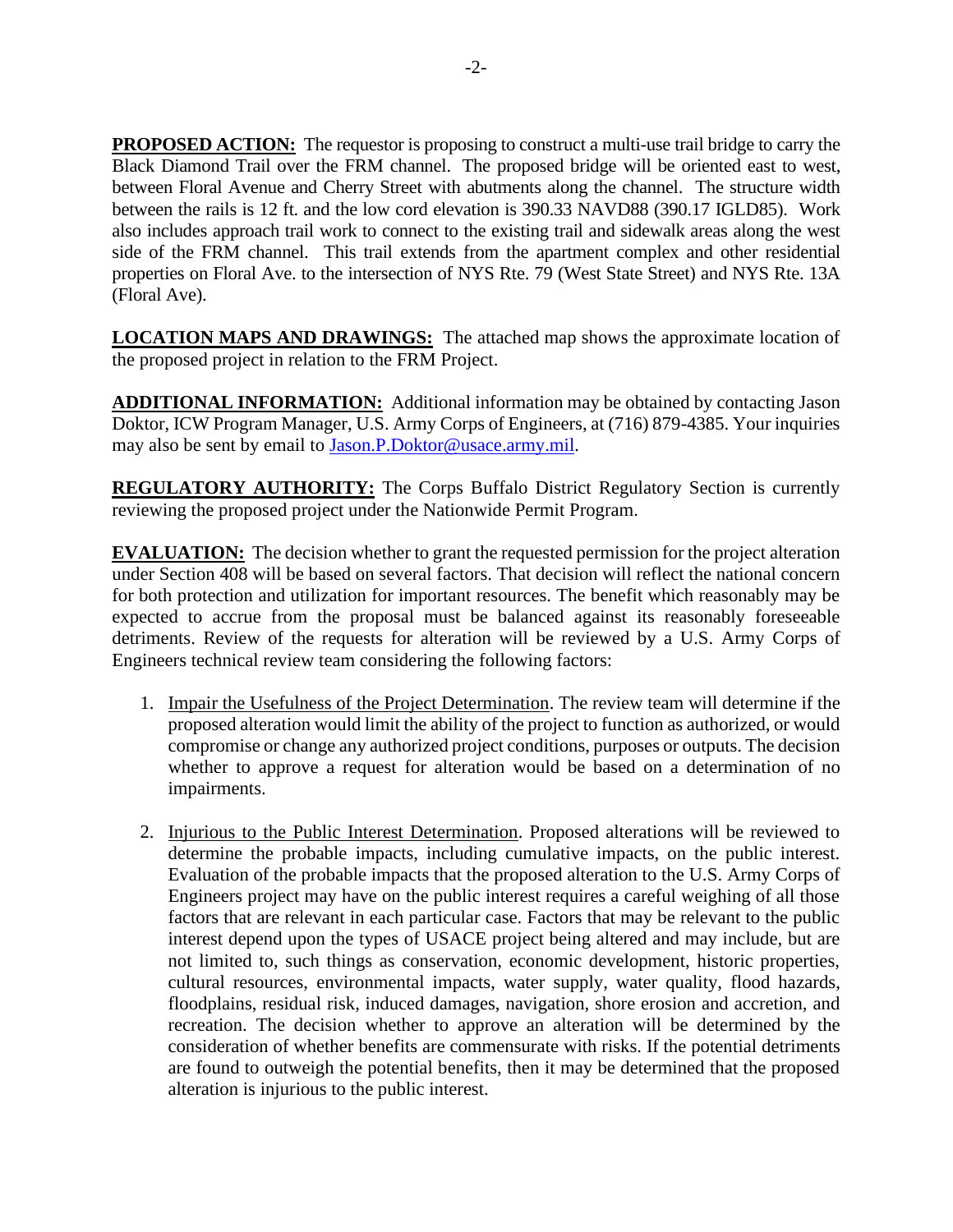- 3. Environmental Compliance. A decision on a Section 408 request is a federal action, and therefore subject to the National Environmental Policy Act (NEPA) and other environmental compliance requirements. While ensuring compliance is the responsibility of USACE, the requester is providing all information that the Buffalo District identifies as necessary to satisfy all applicable federal laws, executive orders, regulations, policies, and ordinances. NEPA and other analysis completed to comply with the other environmental statutes (e.g. Endangered Species Act) should be commensurate with the scale and potential effects of the activity that would alter the US Army Corps of Engineers project. The scope of analysis for the NEPA and environmental compliance evaluations for the Section 408 review is limited to the area of alteration and those adjacent areas that are directly or indirectly affected by the alteration.
- 4. Environmental Impact Statement. A preliminary determination has been made that an environmental impact statement is not required for the proposed work.
- 5. Technical Analysis. The Buffalo District is working closely with the requestor to ensure that all technical plans, maps, drawings, specifications are provided and complete. A District-led Technical Review is being conducted to determine any potential adverse impacts to the U.S. Army Corps of Engineers flood protection system.

**SOLICITATION OF COMMENTS:** The U.S. Army Corps of Engineers is soliciting comments from the public; Federal, state, and local agencies and officials; Indian Tribes; and other interested parties in order to consider and evaluate the impacts of the proposed activity. Any comments received will be considered by the U.S. Army Corps of Engineers to determine whether to issue, modify, condition or deny a permission for this proposal. To make this decision, comments are used to assess impacts on endangered species, historic properties, water quality, general environmental effects, and other public interest factors listed above. Comments are taken into consideration in the preparation of an Environmental Assessment and/or an Environmental Impact Statement pursuant to the National Environmental Policy Act. Comments are also used to determine the need for a public hearing and to determine the overall public interest if the proposed activity.

**SUMMARY:** It should be noted that materials submitted as part of the Section 408 request become part of the public record and are thus available to the general public under the procedures of the Freedom of Information Act (FOIA). Individuals may submit a written request to obtain materials under FOIA or make an appointment to view the project file at the Buffalo District Corps of Engineers, Office of Counsel.

Interested parties wishing to comment on the proposed activity must do so in writing no later than **February 01, 2022**. It is presumed that all parties receiving this notice will wish to respond to this public notice; therefore, a lack of response will be interpreted as meaning that there is no objection to the project as described.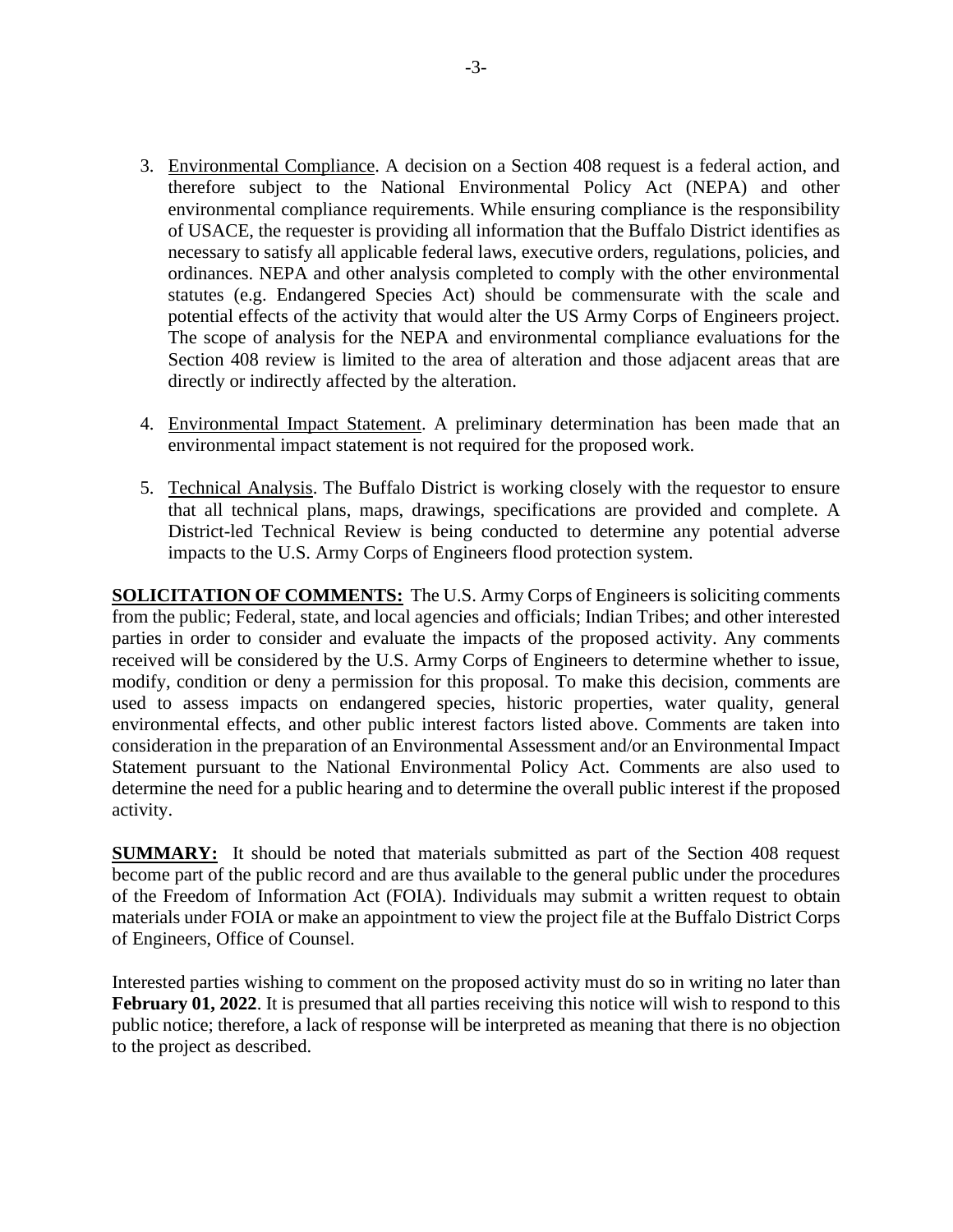This public notice is not a paid advertisement and is for public information only. Issuance of this notice does not imply Corps of Engineers endorsement of the project as described.

## **SIGNED**

Robert W. Remmers Chief, Operations and Technical Support Section

NOTICE TO POSTMASTER: It is requested that this notice be posted continuously and conspicuously for 20 days from the date of issuance.